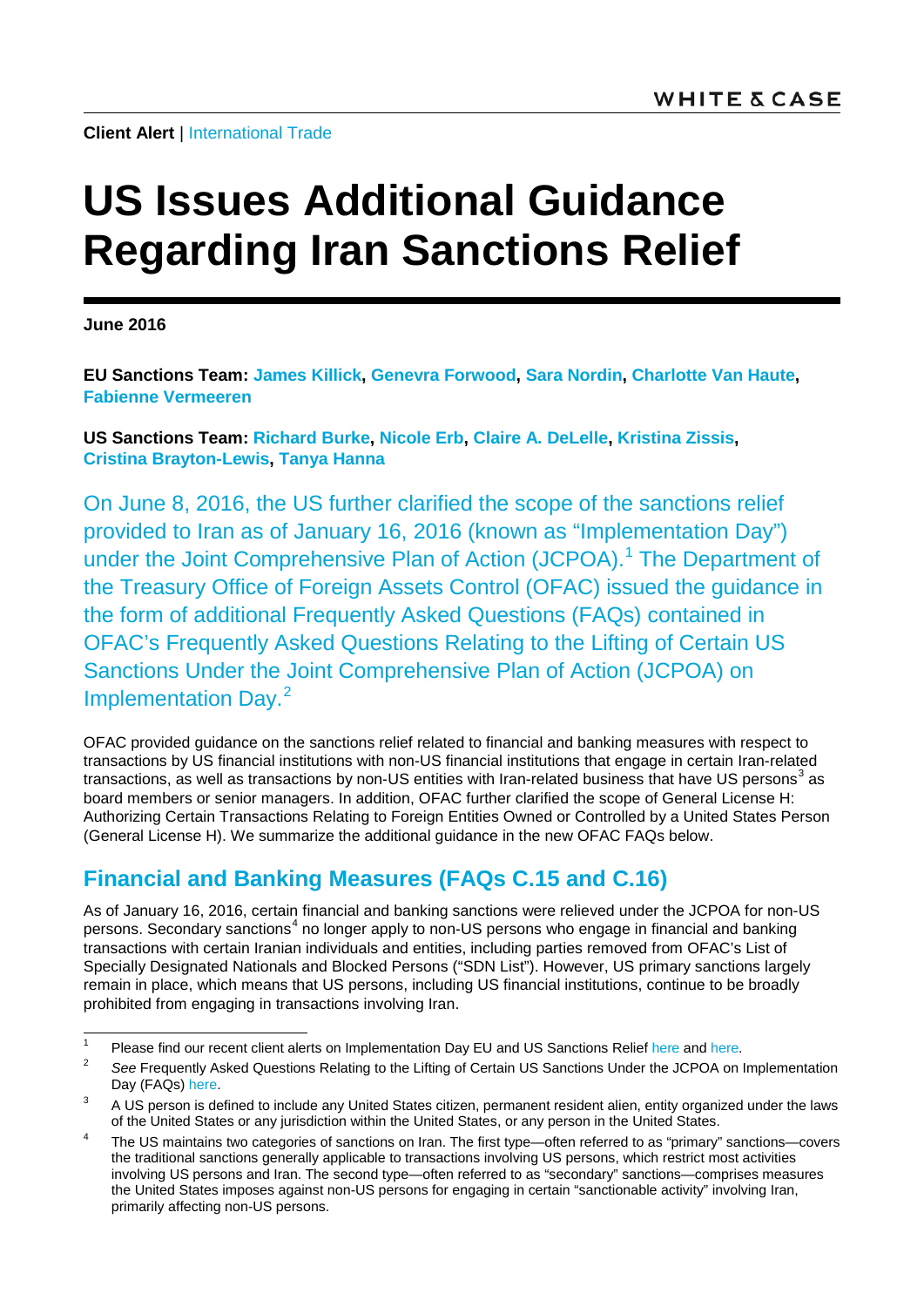Given the prohibitions that remain on Iran-related transactions for US persons, the two new FAQs related to financial and banking measures provide guidance for complying with the restrictions on US persons when non-US persons engage in Iran-related transactions.

## **Restrictions on US and Non-US Financial Institutions**

OFAC provided the following guidance regarding the restrictions on Iran-related activities for US and non-US financial institutions:

- US financial institutions can transact with, including by opening or maintaining correspondent accounts for, non-US, non-Iranian financial institutions that maintain correspondent banking relationships or otherwise transact with Iranian financial institutions that are not on the SDN List.
- Non-US financial institutions remain prohibited from routing Iran-related transactions through US financial institutions or involving US persons in such transactions, unless the transactions are exempt from regulation or authorized by OFAC, and they should have appropriate systems and controls in place to ensure compliance.

## **US Persons as Board Members /Senior Managers**

In addition, OFAC also provided guidance related to US persons holding a board or senior management position with a non-US, non-Iranian entity engaged in Iran-related transactions:

- The presence of one or more US persons on the Board of Directors or serving as a senior manager of a non-US, non-Iranian entity does not necessarily preclude that entity from transacting with Iranian persons not on the SDN list.
- However, unless authorized by OFAC, such US persons must be walled off or "ring-fenced" from Iranrelated business. OFAC recommends that non-US entities establish a blanket recusal policy to wall off US person directors, senior managers, and other employees from Iran-related business rather than recusing individuals on a case-by-case basis. A blanket policy, unlike case-by-case recusal, would not be considered a prohibited facilitation and/or export of services under OFAC's Iranian Transactions and Sanctions Regulations ("ITSR").
- If the national laws of the non-US entity prohibit recusal of US persons, OFAC recommends that the non-US employer consult with their counsel and/or seek OFAC's guidance.

## **Foreign Entities Owned or Controlled by US Persons (FAQs K.14-22)**

Starting on Implementation Day, General License H authorized non-US entities that are owned or controlled by a US person ("US-owned or –controlled foreign entities") to engage in activities with Iran that are consistent with the JCPOA and US law. The new FAQs provide further guidance regarding the scope of relief provided under General License H.

## **Ownership or Control**

For purposes of the ITSR and General License H an entity is "owned or controlled" by a United States person if the US person: (1) holds a 50 percent or greater equity interest by vote or value in the entity; (2) holds a majority of seats on the board of directors of the entity; or (3) otherwise controls the actions, policies, or personnel decisions of the entity.

OFAC clarified in the FAQs that for purposes of assessing ownership or control, with certain exceptions, it would consider ownership interests by multiple US persons on an aggregated basis. Consequently, as a general matter, an entity established or maintained outside the United States is considered owned or controlled by a US person if one US person holds, or, on an aggregated basis, multiple US persons hold a 50 percent or greater equity interest by vote or value in the entity, or if one US person holds, or, on an aggregated basis, multiple US persons hold a majority of board seats. OFAC stated that, a determination as to whether one or more US persons "otherwise control(s)" the actions, policies, or personnel decisions of a foreign entity is a fact-specific, case-by-case determination, but that it would consider the aggregated ownership interests held, and indicia of control exercised, by all relevant US persons.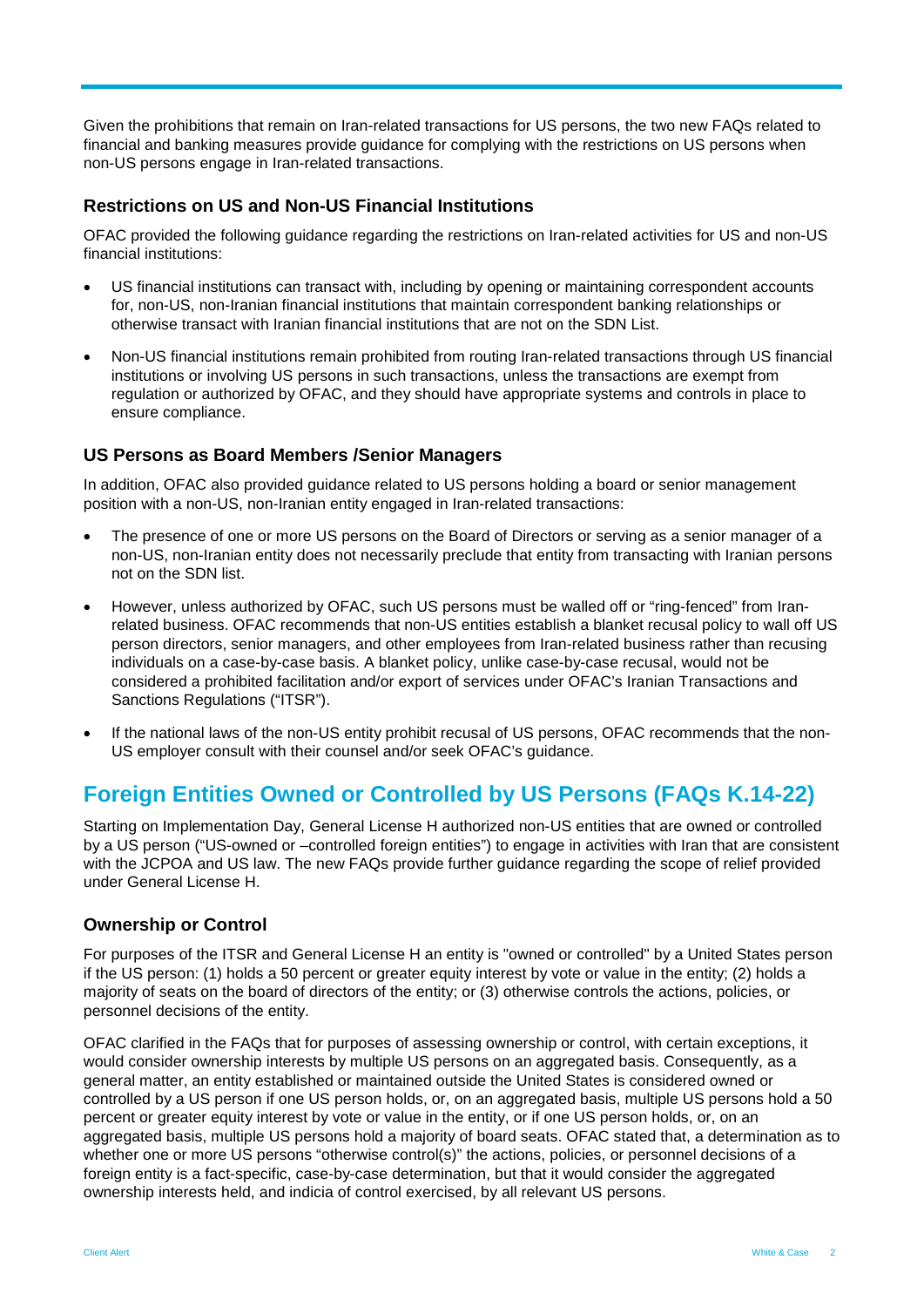If the foreign entity is publicly traded or the ownership interests are widely dispersed, OFAC would not regard the entity to be owned or controlled by a US person if US persons, on an aggregated basis, passively hold more than 50 percent of the shares of such entity, but no one US person holds a controlling share in the company. However, a foreign entity could be considered US-owned or controlled to the extent one or more of the other criteria for ownership or control are met.

## **Activities Authorized by General License H**

OFAC also clarified in the FAQs that General License H authorizes or permits the following activities:

- A US parent is authorized to alter its policies and procedures, and/or the policies and procedures of its owned or controlled foreign entity, to allow the US-owned or -controlled foreign entity to establish a physical presence inside Iran, and alterations can be made more than one time as long as the changes are not with respect to, or for the purpose of, facilitating any particular Iran-related transactions by the entity.
- Where multiple US persons, in the aggregate, own or control a foreign entity, the US persons are authorized to amend the policies and procedures of both US companies that own a portion of the entity and those of the US-owned or -controlled foreign entity.
- A US-owned or -controlled foreign entity is authorized to engage in transactions with individuals and entities on the Executive Order 13599 List that are within the scope of General License H.
- A US person may receive reports from its owned or controlled foreign entity that detail transactions conducted pursuant to General License H, including reporting on transactions that the US person is required to disclose to the Securities and Exchange Commission, but the US person remains prohibited from engaging in Iran-related activities of the foreign entity and cannot attempt to influence the Iranrelated business of the entity based on such reports.
- Where a US parent company's owned or controlled foreign entity engages in transactions with Iran and non-sanctioned countries, the US parent and its board members, senior management and employees may continue to be involved in the foreign entity's transactions with non-sanctioned jurisdictions.

## **Further Clarifications**

In addition, OFAC provided the following additional clarifications regarding General License H:

- US-owned or -controlled foreign entities are subject to the prohibitions of the ITSR to the extent activities are not covered by General License H, but they are not considered "US persons" under the ITSR.
- US persons employed by or serving on the board of directors of a US-owned or –controlled foreign entity (or any other foreign entity) must be recused or "walled off" from all Iran-related business of that entity, except for certain limited activities with respect to Iran that are authorized by General License H, and this recusal policy (which OFAC again recommends should be a blanket recusal policy for the reasons discussed above) can be accomplished through the establishment or alteration of policies and procedures of their owned or controlled foreign entities.

The new FAQs provide further guidance regarding compliance with the US sanctions that remain in place after Implementation Day. Companies looking to do business in Iran should monitor future developments closely, and exercise caution to ensure compliance with all applicable sanctions.